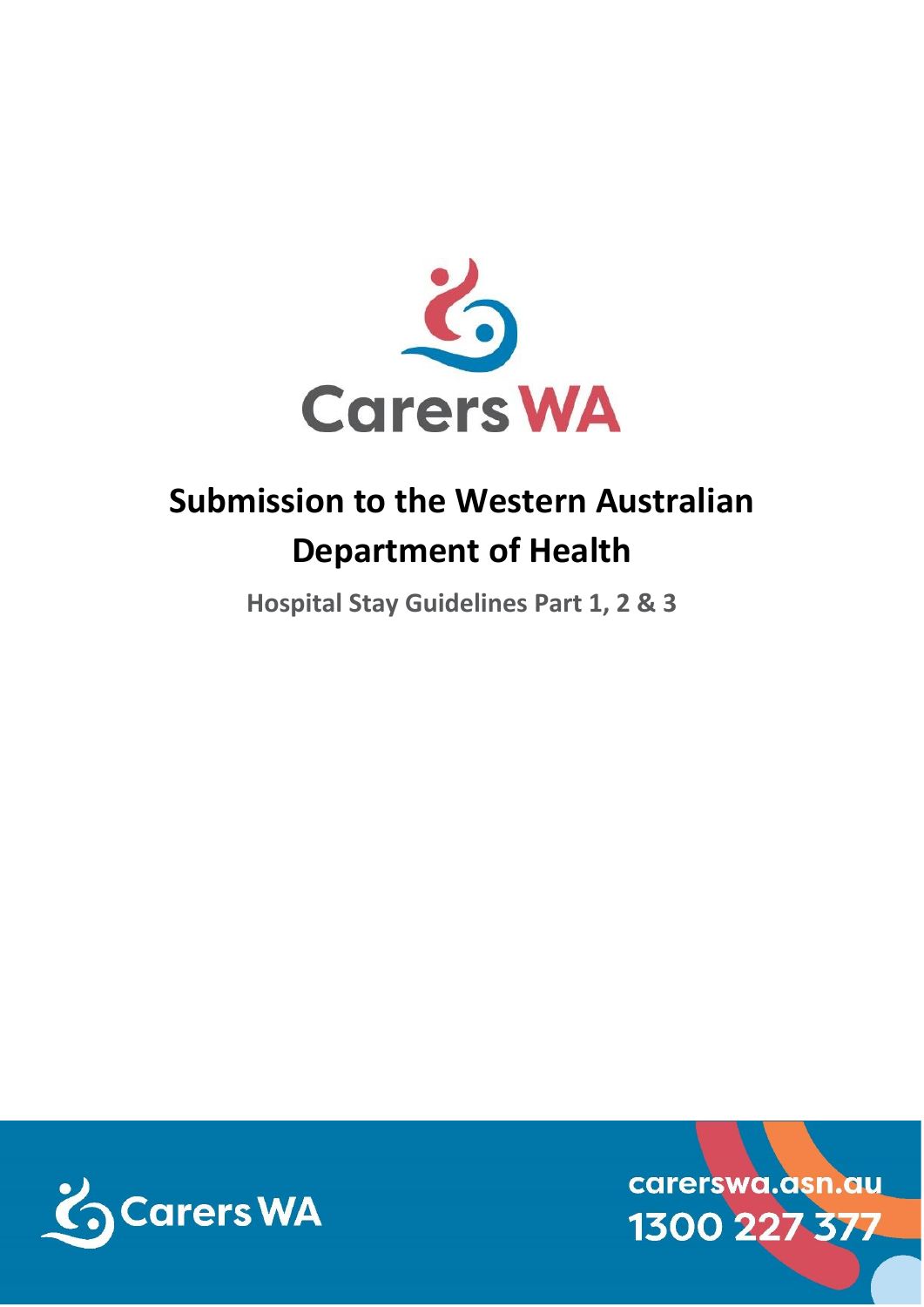### **About Carers WA**

Carers WA is the peak body representing the needs and interests of carers in Western Australia and is part of a national network of Carers Associations. Carers provide unpaid care and support to family members and friends who are living with a disability, facing mental health challenges, long term health conditions (including a chronic condition or terminal illness), an alcohol or other drug dependencies, or who are frail aged. The person they care for may be a parent, partner, sibling, child, relative, friend or neighbour.

Caring is a significant form of unpaid work in the community and is integral to the maintenance of our aged, disability, health, mental health, and palliative care systems.

Some important facts about carers include:

- There are 2.65 million unpaid carers in Australia.
- There are more than 230,000 family and friends in a caring role in Western Australia or approximately 1 in 9 in the community.
- The replacement value of unpaid care, according to a report undertaken by Deloitte, Access Economics, "The economic value of unpaid care in Australia in 2020" is estimated at \$77.9 billion per annum.

**Enquiries** Carissa Gautam Systemic Policy Officer [Policy@carerswa.asn.au](mailto:Policy@carerswa.asn.au)

Carers WA 182 Lord Street PERTH WA 60000 Phone: 1300 227 377 Fax: (08) 9228 7488 Email: [info@carerswa.asn.au](mailto:info@carerswa.asn.au)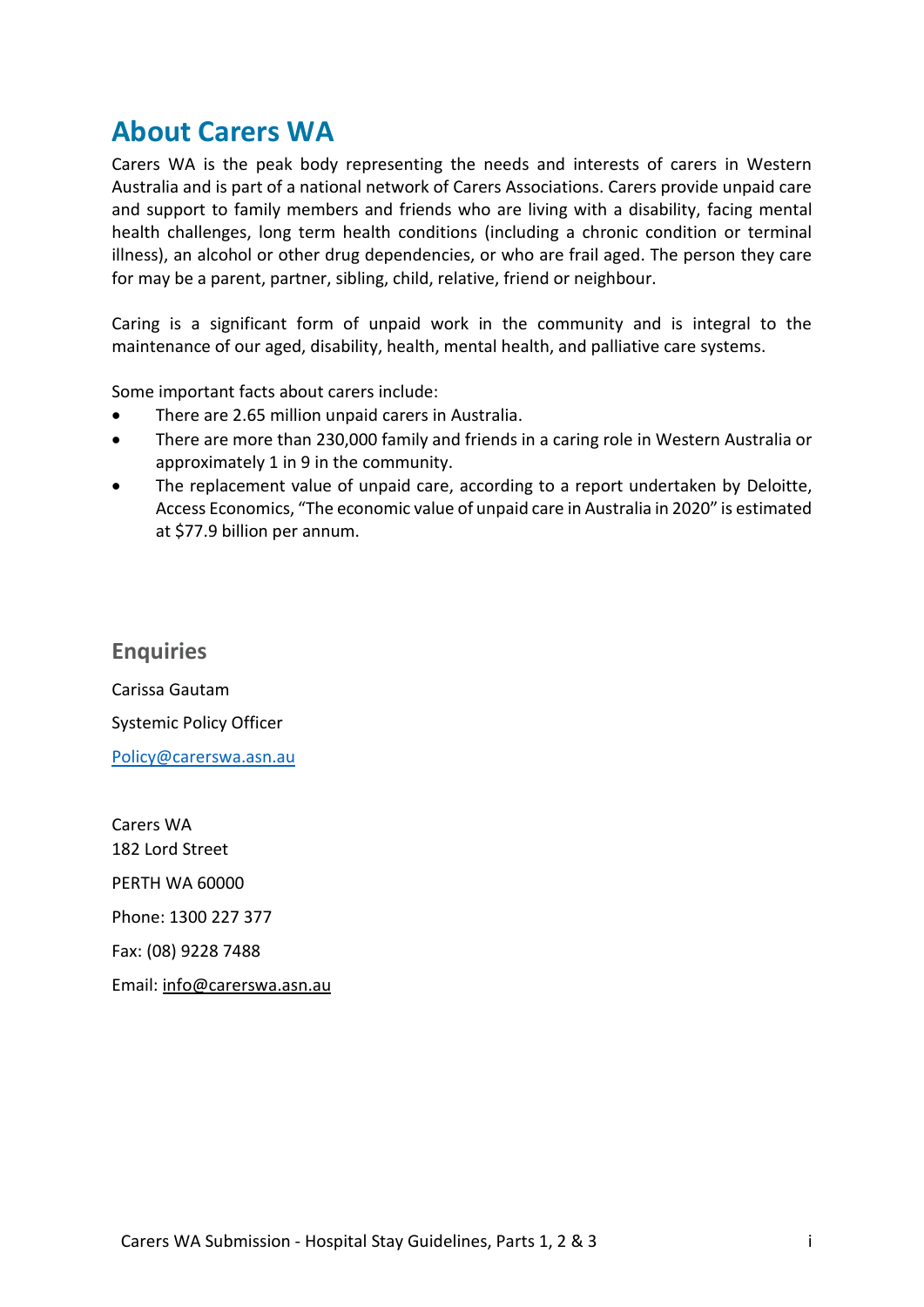## **Contents**

| Hospital Stay Guidelines, Part 1: A guide for people with disability, families and carers 4 |
|---------------------------------------------------------------------------------------------|
| Hospital Stay Guidelines, Part 2: A guide for disability service organisations & support    |
|                                                                                             |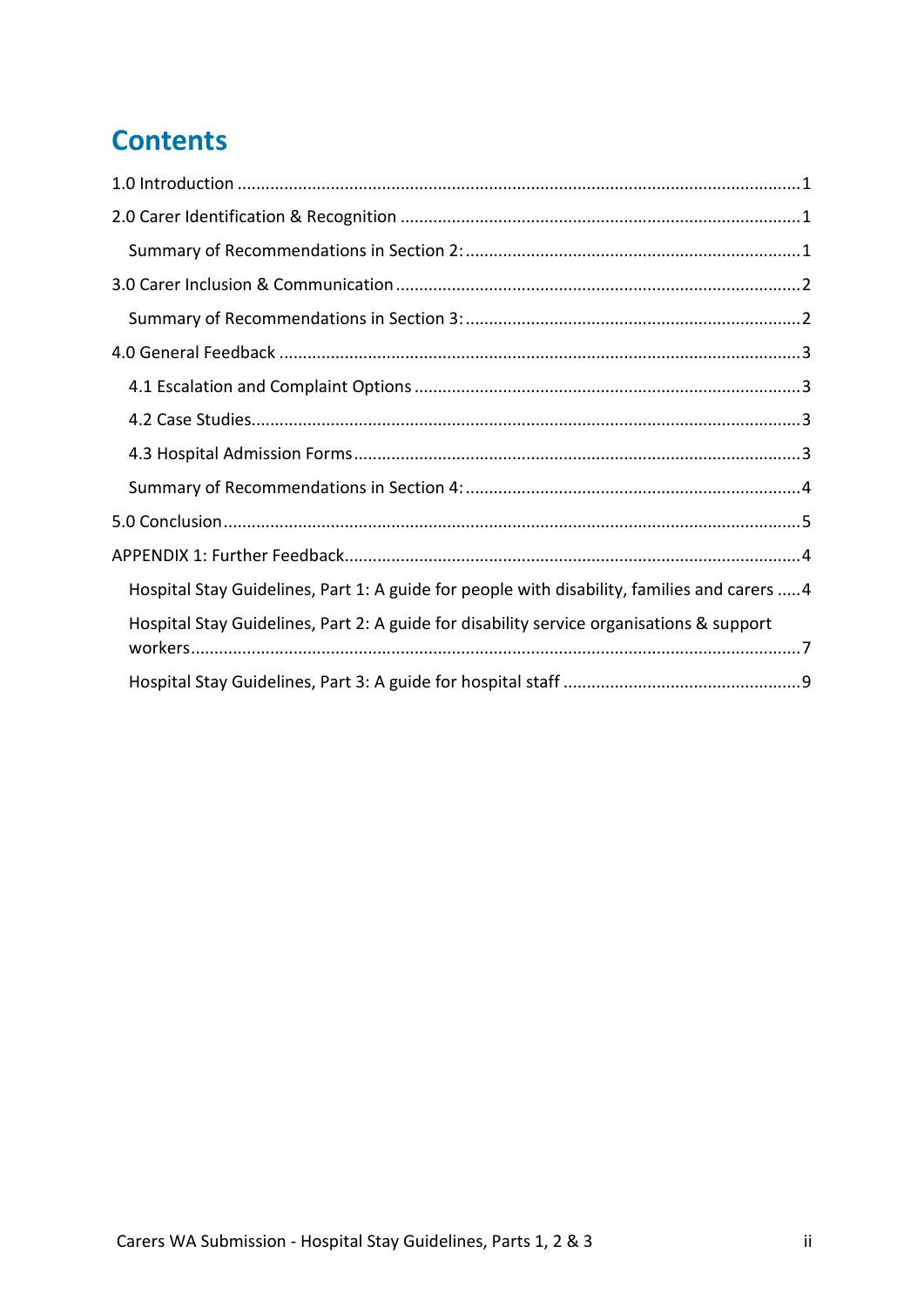### <span id="page-3-0"></span>**1.0 Introduction**

Carers WA appreciates the opportunity to provide feedback on Parts 1, 2 and 3 of the *Hospital Stay Guideline* (the Guideline) prepared by the WA National Disability Service and the Disability Health Network on behalf of the WA Department of Health (the Department). Comments are based on ongoing feedback from carers of people with disability.

### <span id="page-3-1"></span>**2.0 Carer Identification & Recognition**

Carers WA supports and appreciates the intent of the expansion of the updated Guideline to include information and resources for people with disability, families and carers. However, we are concerned as to the lack of consistent and clear definitions, terminology and description of the rights of carers across all three sections of the Guideline.

To assist in addressing this concern, Carers WA recommends the inclusion in all three Parts of the Guideline an explanation of the *Carers Recognition Act 2004*, the Carers Charter and a definition of 'carer' as stated in the *Carers Recognition Act 2004.* While this has been included to some extent in Part 1 of the Guideline (subject to the recommended amendments in Appendix 1), it is imperative that hospital staff, disability service organisations and support workers also have easy access to this information in Parts 2 & 3 of the Guideline to ensure consistent identification and inclusion of carers across the hospital stay process.

To ensure further clarity in regard to the terminology used in the Guidelines, Carers WA recommends the inclusion of a glossary of definitions in each part of the guide. In addition, consistency throughout the draft documents of a clearly defined term for unpaid 'carer' would further assist in achieving clarity, in place of mixed and interchangeable terminology to explain the support network. i.e. 'support worker', 'guardian', 'carer', 'stakeholder', 'key supports', 'representative' and 'support person'.

#### <span id="page-3-2"></span>**Summary of Recommendations in Section 2:**

- An explanation of the *Carers Recognition Act 2004*, the Carers Charter and a definition of 'carer' as stated in the *Carers Recognition Act 2004* be included in all Parts;
- A glossary of definitions be included in all Parts;
- One clearly defined term for unpaid 'carer' be used consistently across all Parts;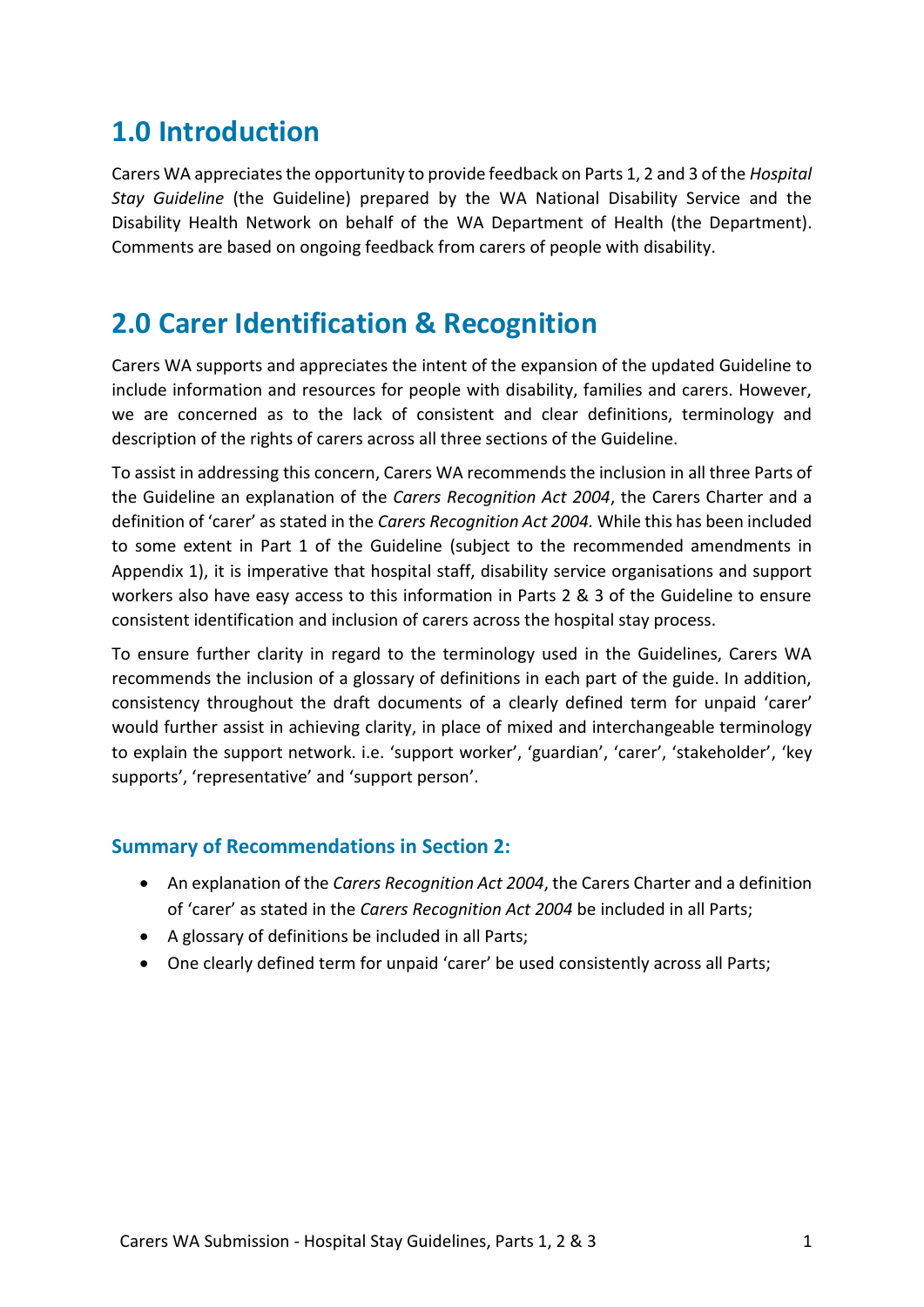### <span id="page-4-0"></span>**3.0 Carer Inclusion & Communication**

Carers WA is supportive of the intent and aims of the Guidelines in outlining the best practice approach for the management of the hospital experience of individuals with disability. However, this intent is unlikely to be achieved in practice without proper commitment to the roles and responsibilities described by all stakeholders.

Without proper engagement, inclusion and communication with the carer by the hospital staff and other stakeholders, the carer is not able to effectively perform their roles and responsibilities or best care for the individual. Should the carer not be recognized, involved and informed as per the requirements of the *Carers Recognition Act 2004*, they are not able to plan for stated responsibilities such as having transport and services ready upon discharge. This is a particular concern should discharge occur at times such as the 2am stated in Part 1 of the Guideline, with potential risk to the individual involved if their carer (if applicable) is not able to be present for discharge.

To address this issue and ensure adherence to the responsibilities covered in the Guidelines and in the *Carers Recognition Act 2004*, Carers WA recommends that hospital staff, disability service organisations and support workers be required to undertake protected training on the requirements for the identification, recognition, inclusion and communication with carers, as outlined under the *Carers Recognition Act 2004.*

To further support the need for this recommended measure, the recently released *Review of the Carers Recognition Act 2004: Report to Parliament* included recommendations to:

- *'Recommendation 1: Develop and implement a multi-faceted campaign, including training, to raise service provider and community awareness of carers, the Act, the Carers Charter and the WA Carers Strategy'.*
- *'Recommendation 5: Develop resources to support consistent understanding and application of the Carers Charter by organisations and service providers'.*

#### <span id="page-4-1"></span>**Summary of Recommendations in Section 3:**

• Hospital staff, disability service organisations and support workers be required to undertake protected training on the requirements for the identification, recognition, inclusion and communication with carers, as outlined under the *Carers Recognition Act 2004.*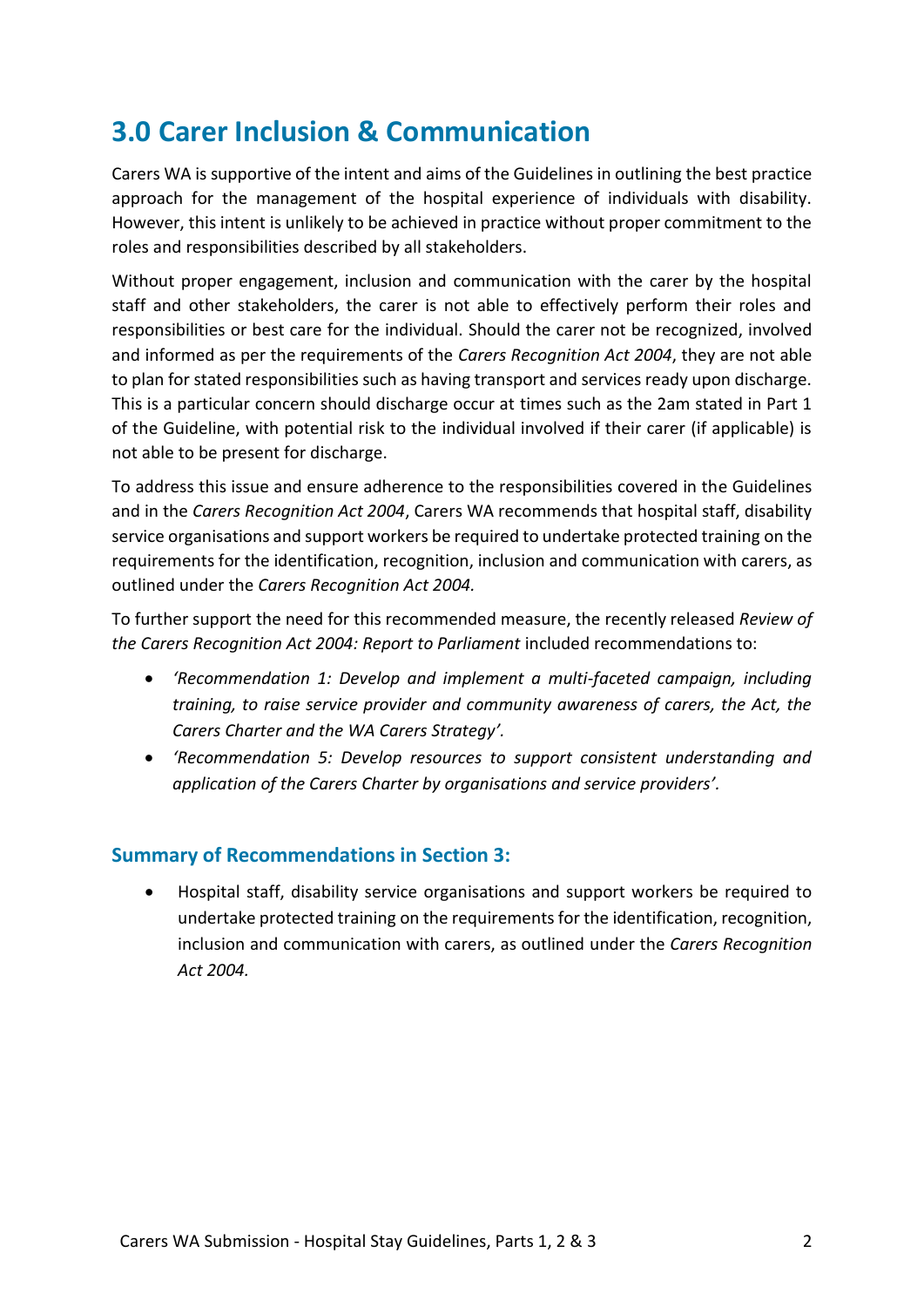### <span id="page-5-0"></span>**4.0 General Feedback**

#### <span id="page-5-1"></span>**4.1 Escalation and Complaint Options**

One of the findings of the *Review of the Carers Recognition Act 2004: Report to Parliament*  was that *'further action is required to achieve wider carer and service provider awareness of a carer's right to lodge complaints, and where and how to lodge them'.*

The recommendation to address this finding was:

- *'Recommendation 6: Develop and implement initiatives to raise awareness amongst:*
	- **-** *Carers of their right to lodge a complaint about non-compliance, and how and where to lodge one*
	- **-** *Service providers of carers' right to lodge complaints and providers' responsibilities to facilitate complaint lodging and resolution'.*

Further to the above finding and recommendation, Carers WA recommends all Parts of the Guidelines include information informing and educating both carers and service providers on the carer's right to lodge complaints and escalation options where appropriate. i.e. Such as the Health & Disability Complaints Office, Carers WA Advisory Service and Health Consumers Council.

#### <span id="page-5-2"></span>**4.2 Case Studies**

The inclusion of case studies in Part 3 of the Guideline is considered to be a good tool towards demonstrating to hospital staff the practical application of the roles and responsibilities discussed in the Guidelines.

However, Carers WA would recommend the addition of a brief or paragraph at the end of each case study, to further discuss and clarify the application of the roles and responsibilities demonstrated in each case study.

#### <span id="page-5-3"></span>**4.3 Hospital Admission Forms**

Carers WA recommends inclusion of a requirement in the Guidelines for hospitals to update hospital admission forms to reflect the requirements of the Guidelines, inclusive of a checkbox for 'Does this person have a carer and/or guardian?', space for carer and/or guardian details and a definition of the term 'carer' as defined under the *Carers Recognition Act 2004.*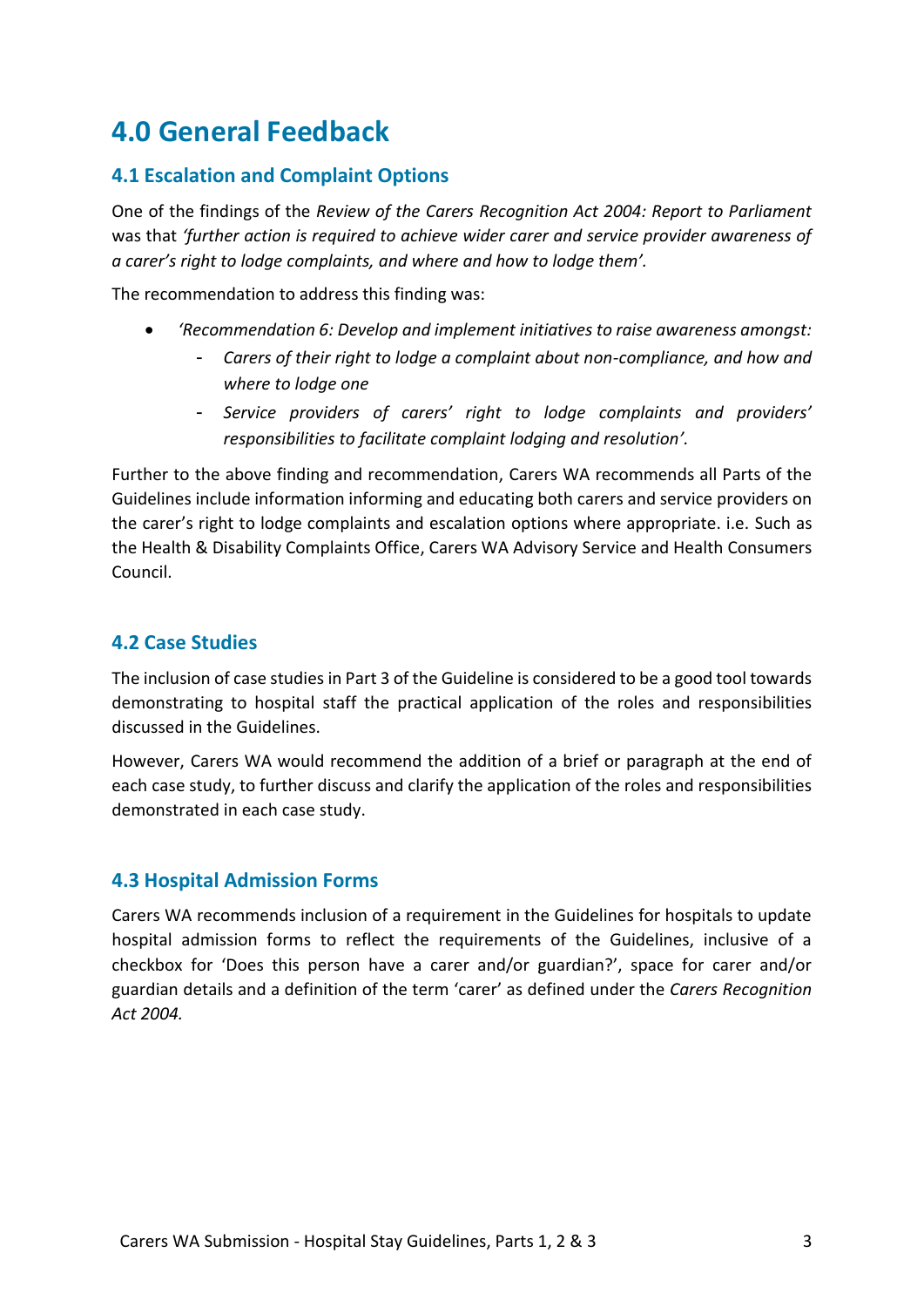#### <span id="page-6-0"></span>**Summary of Recommendations in Section 4:**

- Information for carers and service providers on the carer's right to lodge complaints, escalation options and how to proceed with them be included in all Parts of the Guidelines;
- A brief or paragraph be included after each case study in Part 3, clarifying and discussing the application of roles and responsibilities in each case;
- Requirement to be included to update hospital admission forms to reflect requirements of the Guidelines, inclusive of carer identification, record of carer and/or guardian details and a definition of the term 'carer' as defined under the *Carers Recognition Act 2004.*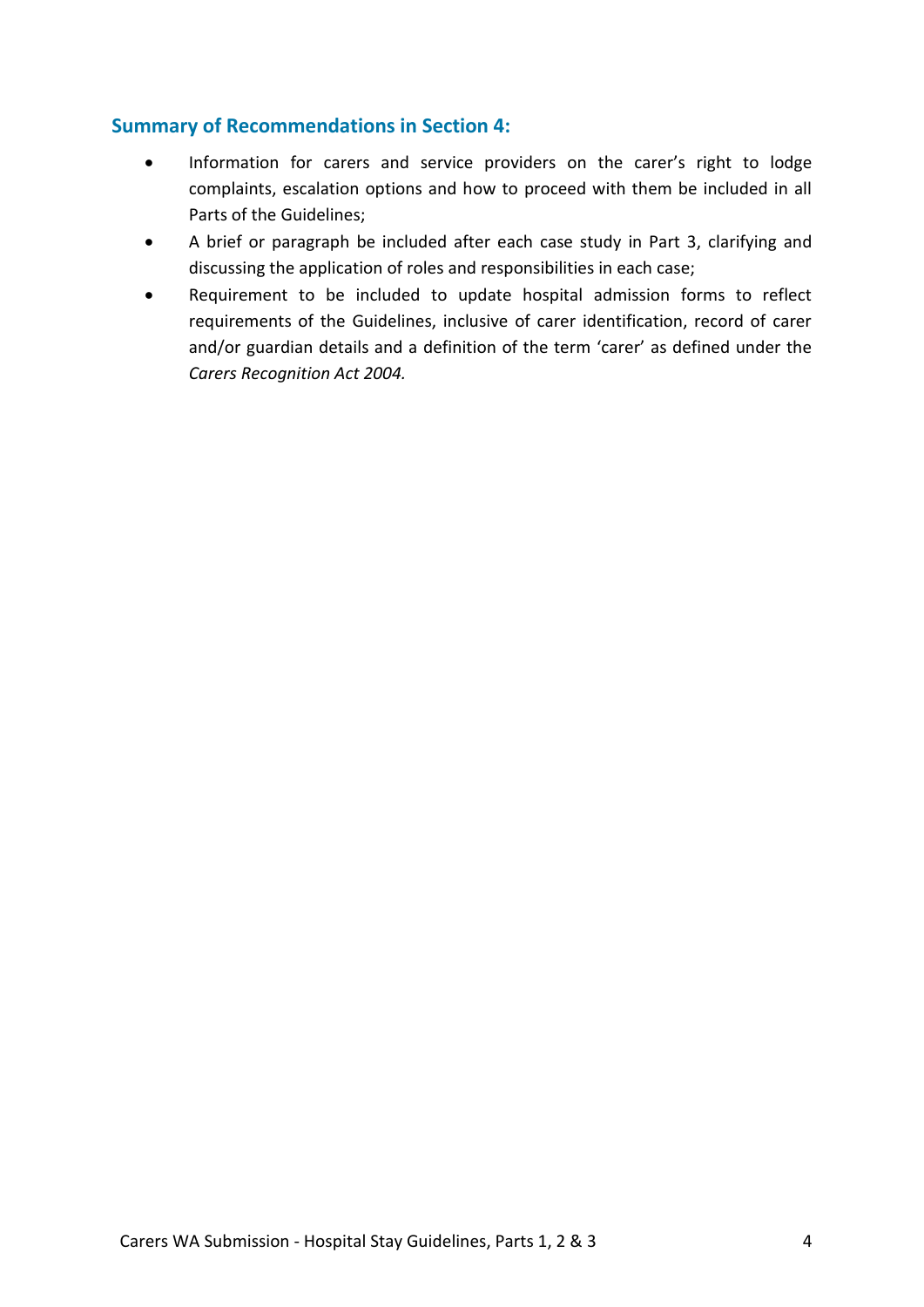### <span id="page-7-0"></span>**5.0 Conclusion**

Should any further information be required regarding the comments included within this submission, or assistance from the perspective of carers, Carers WA would be delighted to assist. Please contact Carissa Gautam from Carers WA at [policy@carerswa.asn.au.](mailto:policy@carerswa.asn.au)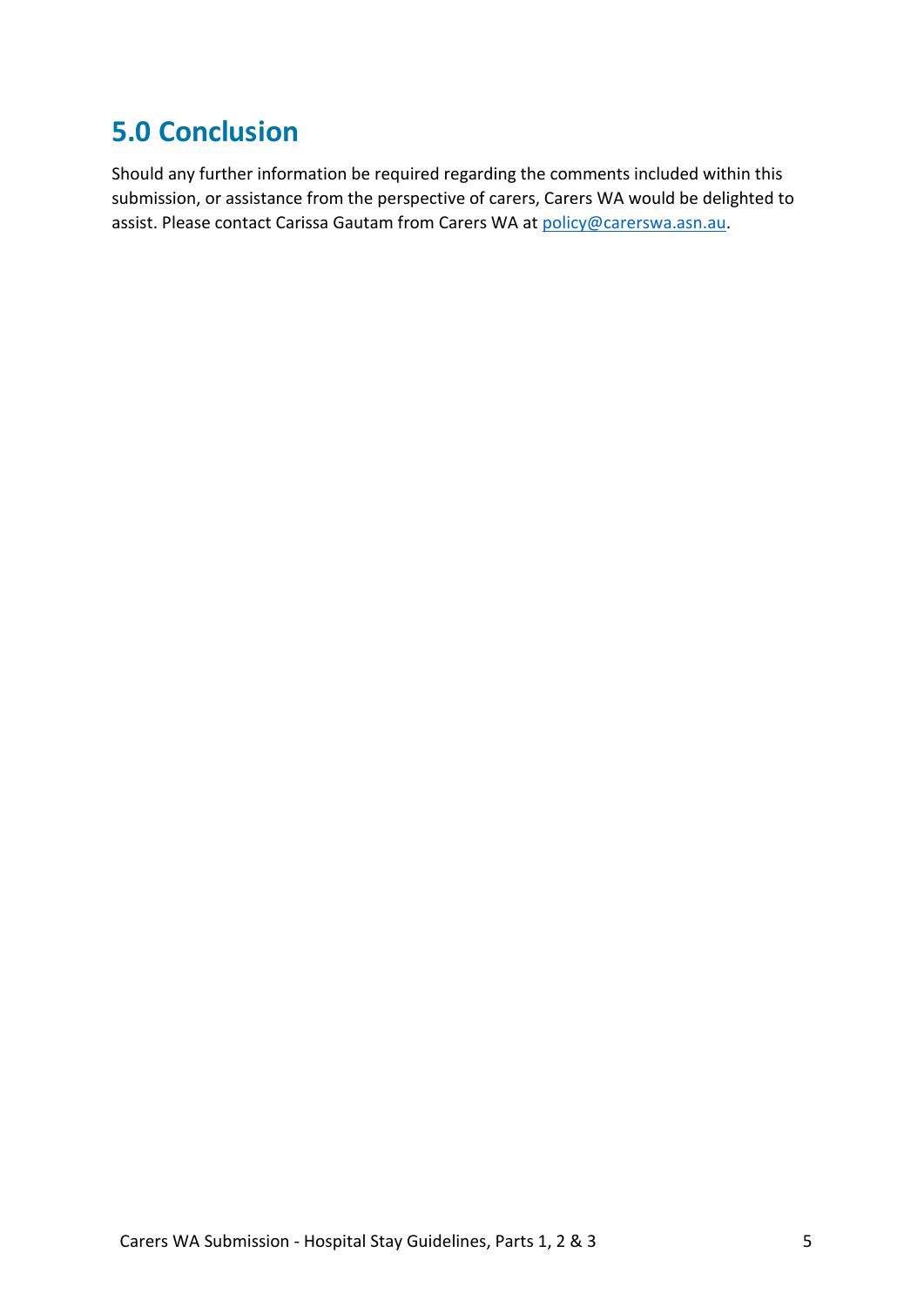### **APPENDIX 1: Further Feedback**

<span id="page-8-1"></span><span id="page-8-0"></span>

| Hospital Stay Guidelines, Part 1: A guide for people with disability, families and carers |                                                                                                                                                                                                   |                                                                                                                                                                                                                                                                                                                                                                        |  |
|-------------------------------------------------------------------------------------------|---------------------------------------------------------------------------------------------------------------------------------------------------------------------------------------------------|------------------------------------------------------------------------------------------------------------------------------------------------------------------------------------------------------------------------------------------------------------------------------------------------------------------------------------------------------------------------|--|
| Section and Page                                                                          | Quote                                                                                                                                                                                             | Carers WA Feedback                                                                                                                                                                                                                                                                                                                                                     |  |
| Introduction, page 1                                                                      | 'This guide has been developed to assist<br>people with disability and their support<br>networks to be better prepared and have<br>more confidence when interacting with<br>hospital staff when:' | Recommended inclusion and definitions of what is included<br>in the term 'support networks' $-$ i.e. Families, carers, etc.                                                                                                                                                                                                                                            |  |
| Keep connected with the GP,<br>page 1                                                     | 'Attending an emergency department at<br>a hospital should be a last resort.'                                                                                                                     | Recommended amendment to 'Your GP should be the first<br>option for medical assistance for non-urgent and general<br>medical concerns, with the emergency department to be<br>attended in the case of an emergency or urgent medical<br>concerns. - concern the use of 'last resort' terminology may<br>result in hesitation to attend ED in the case of an emergency. |  |
| Taking someone in your care to<br>hospital, page 2.                                       | 'Or have access to a device to assist with<br>communication.'                                                                                                                                     | Recommended inclusion of examples of communication<br>devices.                                                                                                                                                                                                                                                                                                         |  |
| Taking someone in your care to<br>hospital, page 2.                                       | 'To support a person with a Development<br>Disability or an intellectual impairment to<br>prepare for a hospital visit, the following<br>creative strategies may assist:'                         | Recommended inclusion of information on where the devices<br>listed under 'creative strategies' may be obtained either for<br>free or at a subsidized rate for carers/family of or for people<br>with a disability.                                                                                                                                                    |  |
| Being prepared for a planned<br>admission, page 3                                         | '4. Take the Individual Health Profile and<br>Health Passport.'                                                                                                                                   | Recommended amendment to '4. Take the Individual Health<br>Profile, Health Passport and any other applicable<br>documentation. i.e. Guardianship, Care Plan and Advanced<br>Health Directive documentation.'                                                                                                                                                           |  |
| What to Pack, page 4                                                                      | Documentation                                                                                                                                                                                     | Recommended inclusion of documents in checklist<br>'Guardianship, Advanced Health Directive, Care Plan and any<br>other applicable documentation'                                                                                                                                                                                                                      |  |
| Individual Health Profile Form                                                            |                                                                                                                                                                                                   | Recommended inclusion on Individual Health Profile Form of:                                                                                                                                                                                                                                                                                                            |  |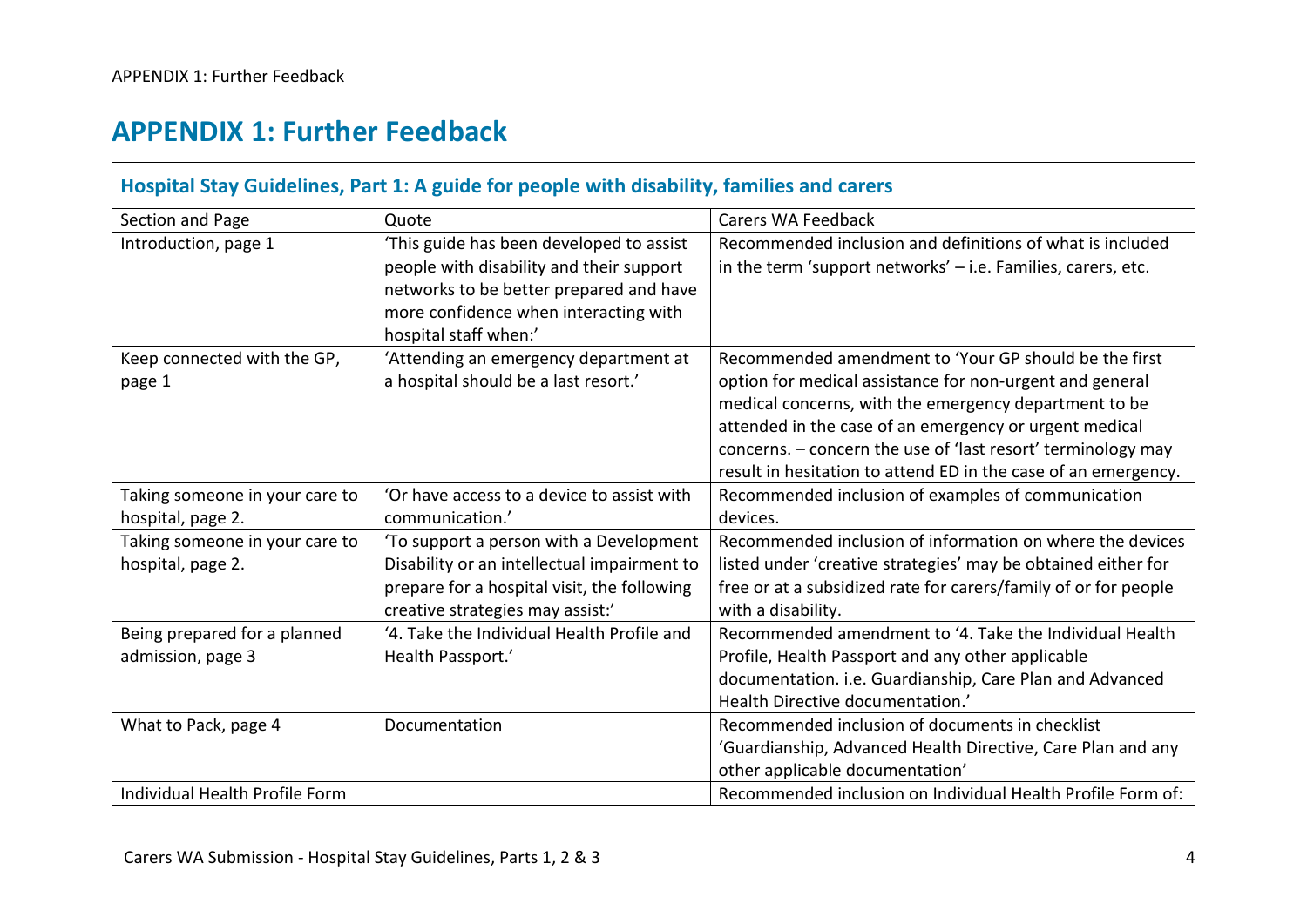|                                |                                          | Checkbox for a question 'Does this person have a carer<br>and/or guardian?'                                                                                                                                    |
|--------------------------------|------------------------------------------|----------------------------------------------------------------------------------------------------------------------------------------------------------------------------------------------------------------|
|                                |                                          | Inclusion of space for carer and/or guardian details                                                                                                                                                           |
| During Hospital, page 6        |                                          | Concern that despite the guidance given on roles throughout<br>varying parts of the hospital stay, that this will not assist<br>carers without appropriate communication and recognition<br>by hospital staff. |
| During Hospital, page 6        |                                          | Recommended addition of dot point:                                                                                                                                                                             |
|                                |                                          | 'Advise hospital staff of carer and/or guardian details<br>and provide copies of relevant documentation. i.e.<br>Guardianship<br>and Advanced<br>Health<br>Directive<br>documentation if applicable.           |
| Triage, page 7                 | 'keep the individual comfortable and     | Recommended inclusion of guidance on actions to take if                                                                                                                                                        |
|                                | ensure they do not become distressed'    | distress occurs. i.e. who to contact.                                                                                                                                                                          |
| Care Call, page 8              | In the adult system you can speak to the | Recommended inclusion of the next step of escalation should                                                                                                                                                    |
|                                | Nurse Coordinator on the ward or         | carer or family concerns not be acknowledged. i.e. Health &                                                                                                                                                    |
|                                | contact the 'Patient and Family Liaison  | Disability Complaints Office; Carers WA Advisory Service;                                                                                                                                                      |
|                                | Officer' to express your concerns.'      | <b>Health Consumers Council.</b>                                                                                                                                                                               |
| The Roles and Rights of Carers | 'Part of your role as a support person'  | Recommended inclusion of definition of what is included in                                                                                                                                                     |
| in Hospital, page 8            |                                          | term 'support person'                                                                                                                                                                                          |
| The Roles and Rights of Carers |                                          | Recommended inclusion of a definition of a carer as per the                                                                                                                                                    |
| in Hospital, page 8            |                                          | WA Carers Recognition Act 2004.                                                                                                                                                                                |
|                                |                                          | 'Under the WA Carers Recognition Act 2004, a person is a<br>carer if they provide ongoing care or assistance to:                                                                                               |
|                                |                                          | a person with disability;<br>$\bullet$                                                                                                                                                                         |
|                                |                                          | a person who has a chronic illness, including a mental<br>illness;                                                                                                                                             |
|                                |                                          | a person who, because of frailty, requires assistance<br>with carrying out everyday tasks; or                                                                                                                  |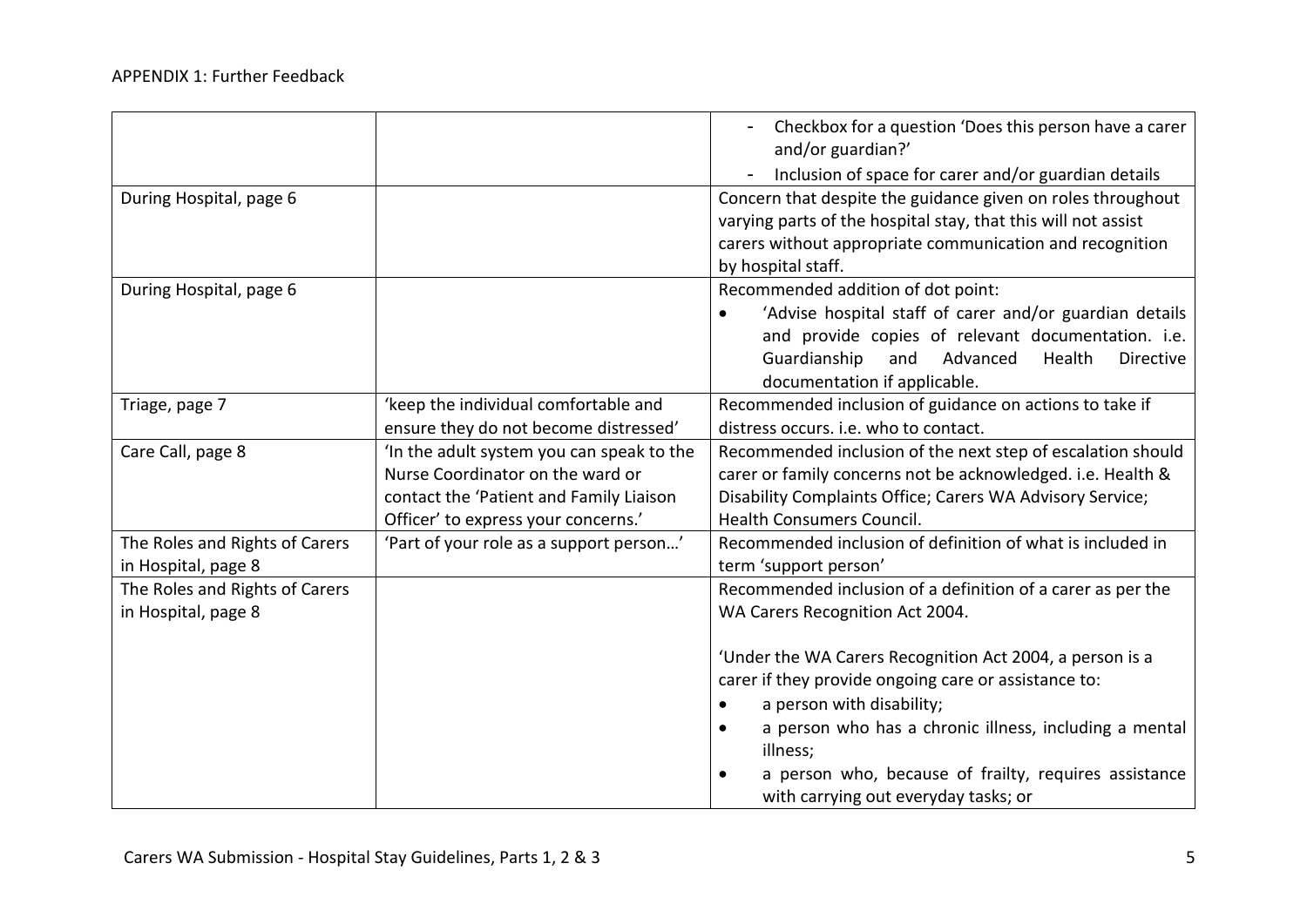|                                                       |                                                                                                                                                                                                                                                                                                                                                                                                                                                                                                                                                                                                                                                                   | a person of a prescribed class.'<br>$\bullet$                                                                                                                                                                                                                                                                                                                                                                                                                                                                                                     |
|-------------------------------------------------------|-------------------------------------------------------------------------------------------------------------------------------------------------------------------------------------------------------------------------------------------------------------------------------------------------------------------------------------------------------------------------------------------------------------------------------------------------------------------------------------------------------------------------------------------------------------------------------------------------------------------------------------------------------------------|---------------------------------------------------------------------------------------------------------------------------------------------------------------------------------------------------------------------------------------------------------------------------------------------------------------------------------------------------------------------------------------------------------------------------------------------------------------------------------------------------------------------------------------------------|
| The Roles and Rights of Carers<br>in Hospital, page 8 | 'The Western Australian Carers<br>Recognition Act 2004 and the Carers<br>Charter outline how carers are to be<br>treated and involved in delivering some<br>services which impact on them. Hospitals<br>and health workers must comply with<br>this.'                                                                                                                                                                                                                                                                                                                                                                                                             | Recommended removal of underscored word 'some'.<br>Recommended inclusion of information or where to get<br>information on what to do when hospitals and health<br>workers do not comply with the WA Carers Recognition Act<br>2004 and the Carers Charter. i.e. Health & Disability<br>Complaints Office; Carers WA Advisory Service; Health<br><b>Consumers Council.</b>                                                                                                                                                                         |
| The Roles and Rights of Carers<br>in Hospital, page 8 | The Western Australian Carers Charter<br>states that:<br>• Carers must be treated with respect<br>and dignity<br>• The role of carers must be recognised<br>by including carers in the assessment,<br>planning, delivery, and review of services<br>that impact on them and their role as<br>carer<br>• The views and needs of carers must be<br>considered along with the views, needs<br>and best interests of people receiving<br>care when decisions are made that<br>impact on them and their caring role<br>• Complaints made by carers in relation<br>to services that impact on them, and<br>their role must be given due attention<br>and consideration. | Recommended corrections to the following errors in the<br>Carers Charter:<br>The role of carers must be recognised by including carers<br>٠<br>in the assessment, planning, delivery, and review of<br>services that impact on them and their role as carer,<br>The views and needs of carers must be <b>considered taken</b><br>$\bullet$<br>into account along with the views, needs and best<br>interests of people receiving care when decisions are<br>made that impact on <b>them and their caring role</b> carers &<br>the role of carers. |
| Who is responsible for what?,<br>page 10              | Planning and preparation for a<br>$\bullet$<br>patient to discharge                                                                                                                                                                                                                                                                                                                                                                                                                                                                                                                                                                                               | Inclusion on end of dot point of:<br>"inclusive of engagement with patient's support network<br>(carers, family, etc)                                                                                                                                                                                                                                                                                                                                                                                                                             |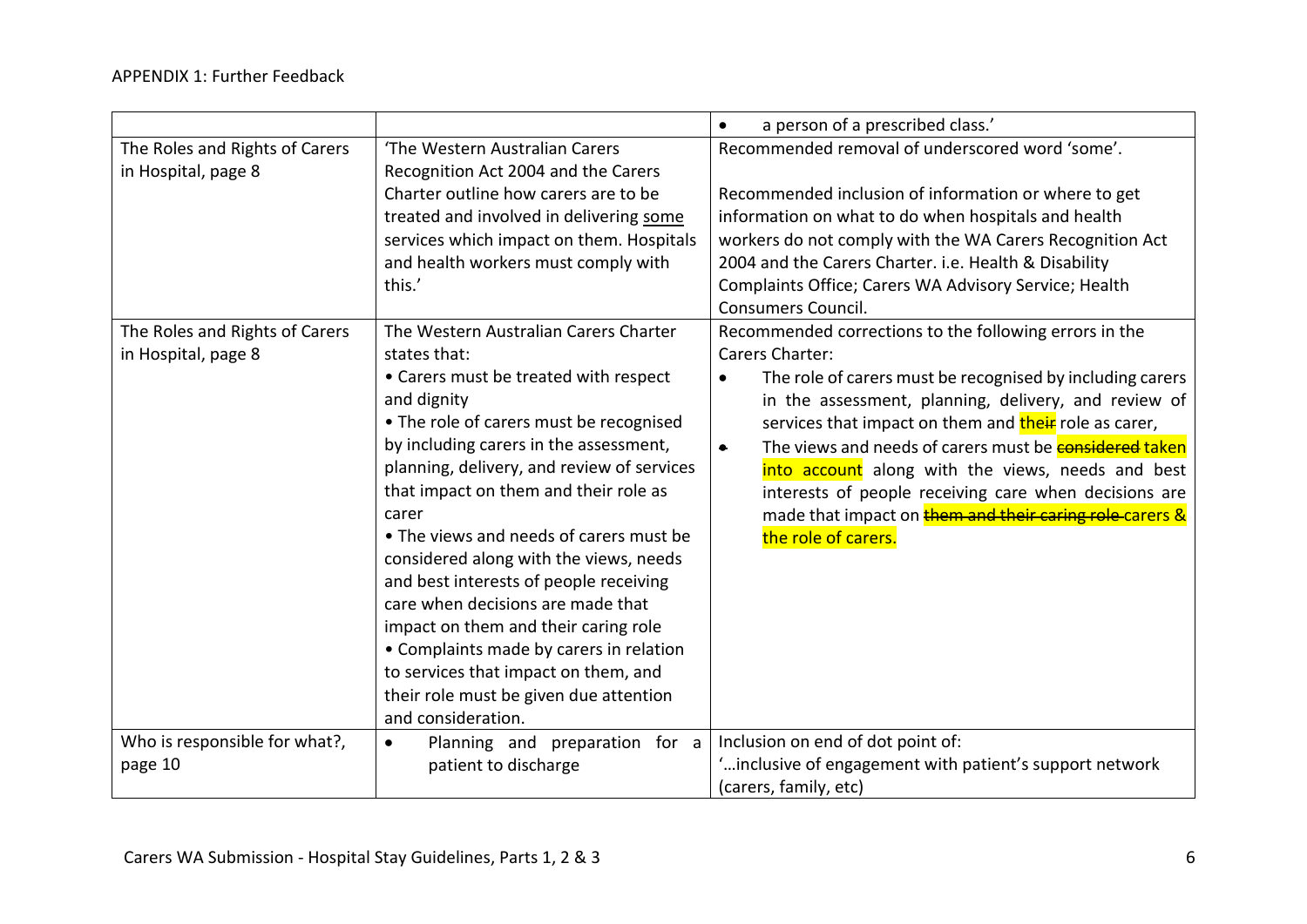| Preparing to go home, page 11 | 'when the individual is discharged from | Concern that despite the guidance given on roles throughout   |
|-------------------------------|-----------------------------------------|---------------------------------------------------------------|
|                               | ED'                                     | varying parts of the hospital stay, that this will not assist |
|                               |                                         | carers without appropriate communication and recognition      |
|                               |                                         | by hospital staff.                                            |
| Preparing for Discharge from  |                                         | Recommended inclusion of a dot point:                         |
| hospital admission, page 11   |                                         | 'Arrangements for applicable support services to              |
|                               |                                         | recommence on hospital discharge'                             |

<span id="page-11-0"></span>

| Hospital Stay Guidelines, Part 2: A guide for disability service organisations & support workers |                                           |                                                                                                                                                                                                                                                            |  |
|--------------------------------------------------------------------------------------------------|-------------------------------------------|------------------------------------------------------------------------------------------------------------------------------------------------------------------------------------------------------------------------------------------------------------|--|
| Section and Page                                                                                 | Quote                                     | Carers WA Feedback                                                                                                                                                                                                                                         |  |
| Part 2 of Guideline                                                                              |                                           | Recommended inclusion of 'paid' before reference to<br>'support worker' in Part 2 of the Guideline, where<br>appropriate. This will assist in differentiating the difference<br>between a paid support worker and an unpaid family and/or<br>friend carer. |  |
| Introduction, page 1                                                                             | 'A person with disability may have:'      | Recommended inclusion of dot point:<br>'Need for the assistance of a family and/or friend carer,<br>including but not limited to involvement in patient care<br>and planning.'                                                                             |  |
| The Role of Support Workers in                                                                   |                                           | Recommended inclusion of definition of 'support worker' and                                                                                                                                                                                                |  |
| Hospital, page 2                                                                                 |                                           | how this role differs from that of an unpaid family and/or<br>friend carer.                                                                                                                                                                                |  |
| The Role of Support Workers in                                                                   | In the hospital, you can speak to the     | Recommended inclusion of the next step of escalation should                                                                                                                                                                                                |  |
| Hospital, page 2                                                                                 | Nurse Coordinator on the ward. If you     | support worker concerns not be acknowledged. i.e. Health &                                                                                                                                                                                                 |  |
|                                                                                                  | wish to make a complaint, liaise with the | Disability Complaints Office; Carers WA Advisory Service;                                                                                                                                                                                                  |  |
|                                                                                                  | 'Patient and Family Liaison Officer'.'    | Health Consumers Council.                                                                                                                                                                                                                                  |  |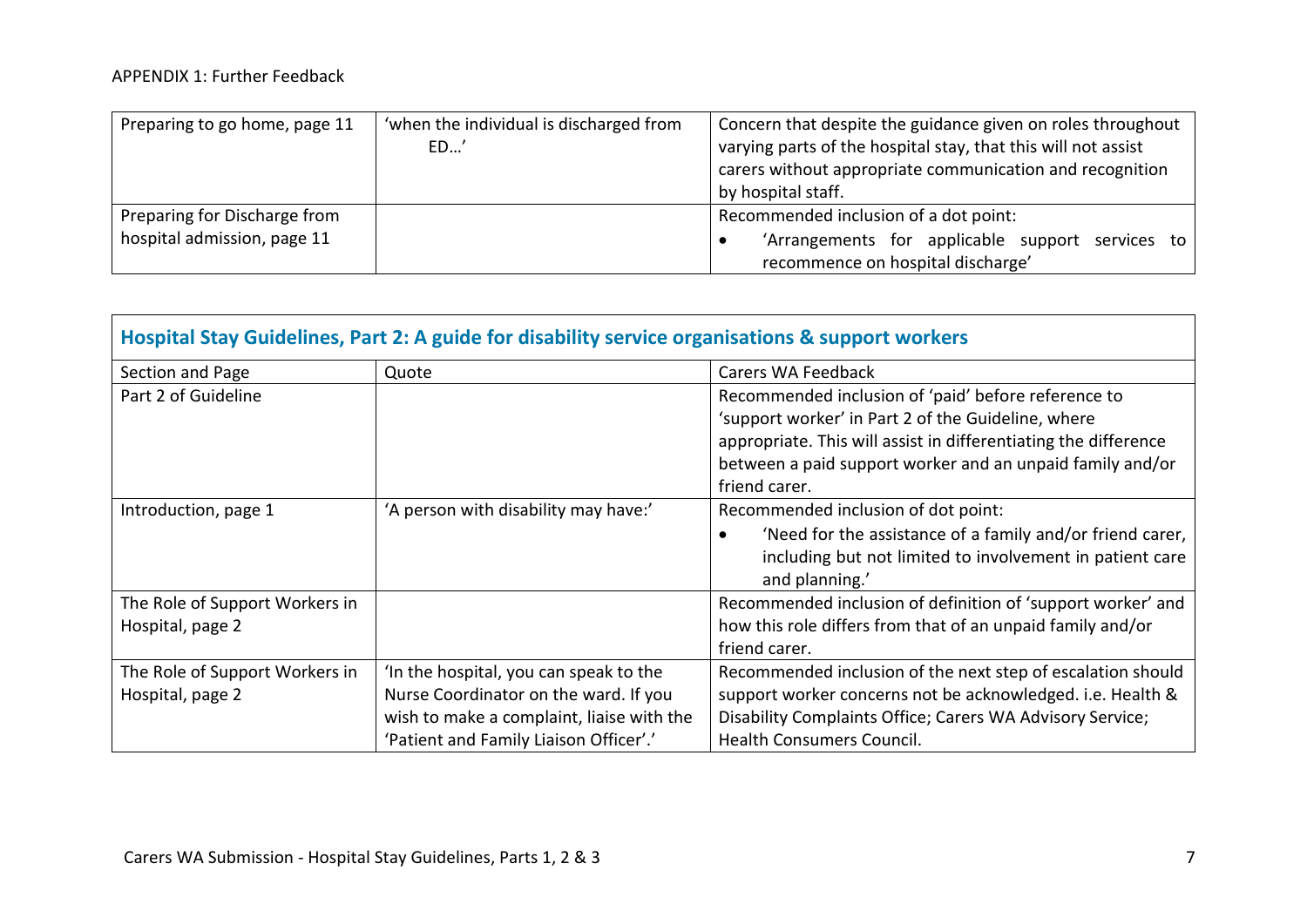| The Role of Support Workers in | 'The following are some common                   | Recommended inclusion of dot points:                                    |
|--------------------------------|--------------------------------------------------|-------------------------------------------------------------------------|
| Hospital, page 2               | concerns reported during a hospital              | 'Lack of communication with family and/or friend carer.'<br>٠           |
|                                | experience:'                                     |                                                                         |
| The Role of Support Workers in | 'Lack of parent/carer training'<br>$\bullet$     | Recommended amendment to:                                               |
| Hospital, page 2               |                                                  | 'Lack of family and/or carer training & involvement in                  |
|                                |                                                  | patient care.'                                                          |
| In the Emergency Department,   |                                                  | Recommended inclusion of dot point:                                     |
| page 3                         |                                                  | 'Advise the hospital staff of carer name and contact<br>$\bullet$       |
|                                |                                                  | details.'                                                               |
| In the Emergency Department,   | Keep the individual comfortable and<br>$\bullet$ | Recommended inclusion of information on actions to take                 |
| page 3                         | ensure they do not<br>become                     | and who to contact should individual become distressed.                 |
|                                | distressed                                       |                                                                         |
| In the Emergency Department,   | Be prepared to advocate for the<br>$\bullet$     | Recommended inclusion of who to speak to and escalation                 |
| page 3                         | individual if required (speak up if              | options should concerns not be acknowledged.                            |
|                                | think<br>the<br>individual<br>you<br>is          |                                                                         |
|                                | deteriorating<br>and<br>have<br>you              |                                                                         |
|                                | concerns).                                       |                                                                         |
| In the Emergency Department,   | 'The DSO staff or carer should be aware          | Recommended amendment to 'they should be'.                              |
| page 3                         | that they may be included in a case              |                                                                         |
|                                | conference around the health care                |                                                                         |
|                                | management plan for the individual.'             |                                                                         |
| Planning and preparation for   | 'Inform and involve the individual's             | Recommended clarification of the term 'representative' and              |
| admission to hospital, page 4  | representative in planning for the               | inclusion of further information on where informing and                 |
|                                | admission, where appropriate'                    | involving would be 'appropriate'.                                       |
| During Admission, page 5       |                                                  | Recommended inclusion of dot point:                                     |
|                                |                                                  | Inclusion of family, carer and/or guardian in patient care<br>$\bullet$ |
|                                |                                                  | and planning                                                            |
| During Admission, page 5       |                                                  | Recommended inclusion of details in the 'During Admission'              |
|                                |                                                  | section in Part 1 of the Guidelines as well.                            |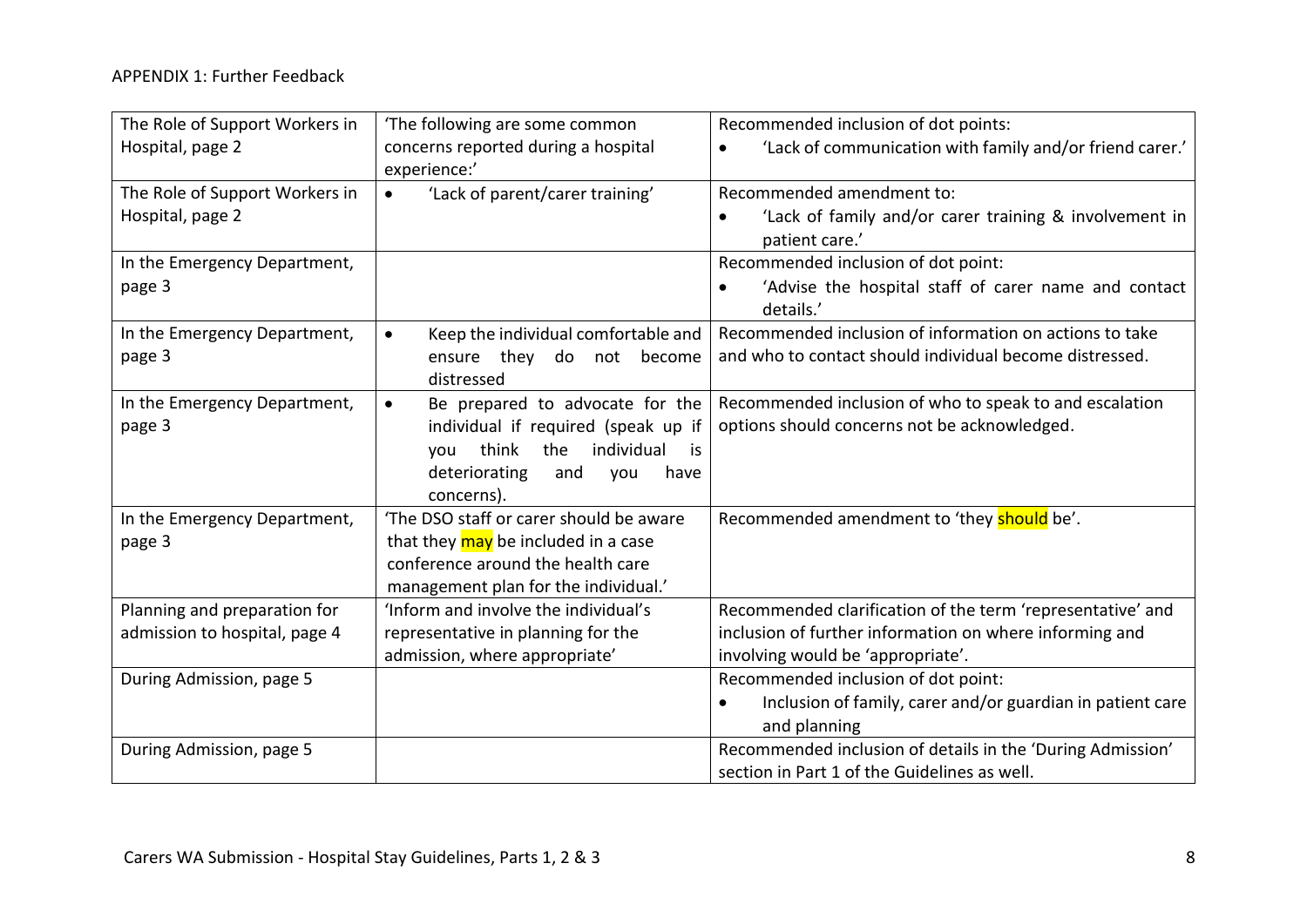| Appendix 3 - Packing Checklist, | 'Checklist of what to take to hospital for | Recommended inclusion of dot point:                                  |
|---------------------------------|--------------------------------------------|----------------------------------------------------------------------|
| page 11                         | the person you support:'                   | Details of family, carer and/or guardian and any                     |
|                                 |                                            | applicable documentation. i.e. Advanced Health                       |
|                                 |                                            | Directive, Care Plan and Guardianship documentation.                 |
| Appendix 5 - Individual Health  |                                            | Recommended inclusion on Individual Health Profile Form of:          |
| Profile, page 14                |                                            | Checkbox for a question 'Does this person have a carer<br>$\sim$ $-$ |
|                                 |                                            | and/or guardian?'                                                    |
|                                 |                                            | Inclusion of space for carer and/or guardian details                 |

<span id="page-13-0"></span>

| Hospital Stay Guidelines, Part 3: A guide for hospital staff |                                      |                                                                                                                                                                                                                                         |  |
|--------------------------------------------------------------|--------------------------------------|-----------------------------------------------------------------------------------------------------------------------------------------------------------------------------------------------------------------------------------------|--|
| Section and Page                                             | Quote                                | Carers WA Feedback                                                                                                                                                                                                                      |  |
| Part 3                                                       |                                      | Recommended inclusion of sections in Part 3 on 'The Roles<br>and Rights of Carers in Hospitals' and 'Arranging Support<br>Network Attendance' - Suggested inclusion after Section<br>'Arranging service provider attendance' on page 7. |  |
| Supporting the Individual during                             | Gather background information:<br>1. | Recommended inclusion of clarification on what 'support                                                                                                                                                                                 |  |
| their Hospital Admission -                                   | Identify the support network         | network' includes. i.e. carer and/or family, guardian, etc.                                                                                                                                                                             |  |
| <b>Process Flowchart</b>                                     |                                      |                                                                                                                                                                                                                                         |  |
| Supporting the Individual during                             | 2.<br>Set expectations early         | Recommended inclusion of 'Arranging attendance of support                                                                                                                                                                               |  |
| their Hospital Admission -                                   |                                      | network at early stakeholder case conference (i.e. carer                                                                                                                                                                                |  |
| <b>Process Flowchart</b>                                     |                                      | and/or family, guardian, etc.)                                                                                                                                                                                                          |  |
| Supporting the Individual during                             | 5. Discharge planning                | Recommended amendment of 'Discharge plan coordination'                                                                                                                                                                                  |  |
| their Hospital Admission -                                   |                                      | to 'discharge plan coordination with inclusion of support                                                                                                                                                                               |  |
| <b>Process Flowchart</b>                                     |                                      | network. i.e. carer and/or family, guardian, etc.                                                                                                                                                                                       |  |
| Key Summary, page 1                                          |                                      | Recommended clarification of differentiation between                                                                                                                                                                                    |  |
|                                                              |                                      | 'support network' and 'support person', and clarity on                                                                                                                                                                                  |  |
|                                                              |                                      | inclusions within the 'support network'. Recommended                                                                                                                                                                                    |  |
|                                                              |                                      | inclusion in recommended glossary.                                                                                                                                                                                                      |  |